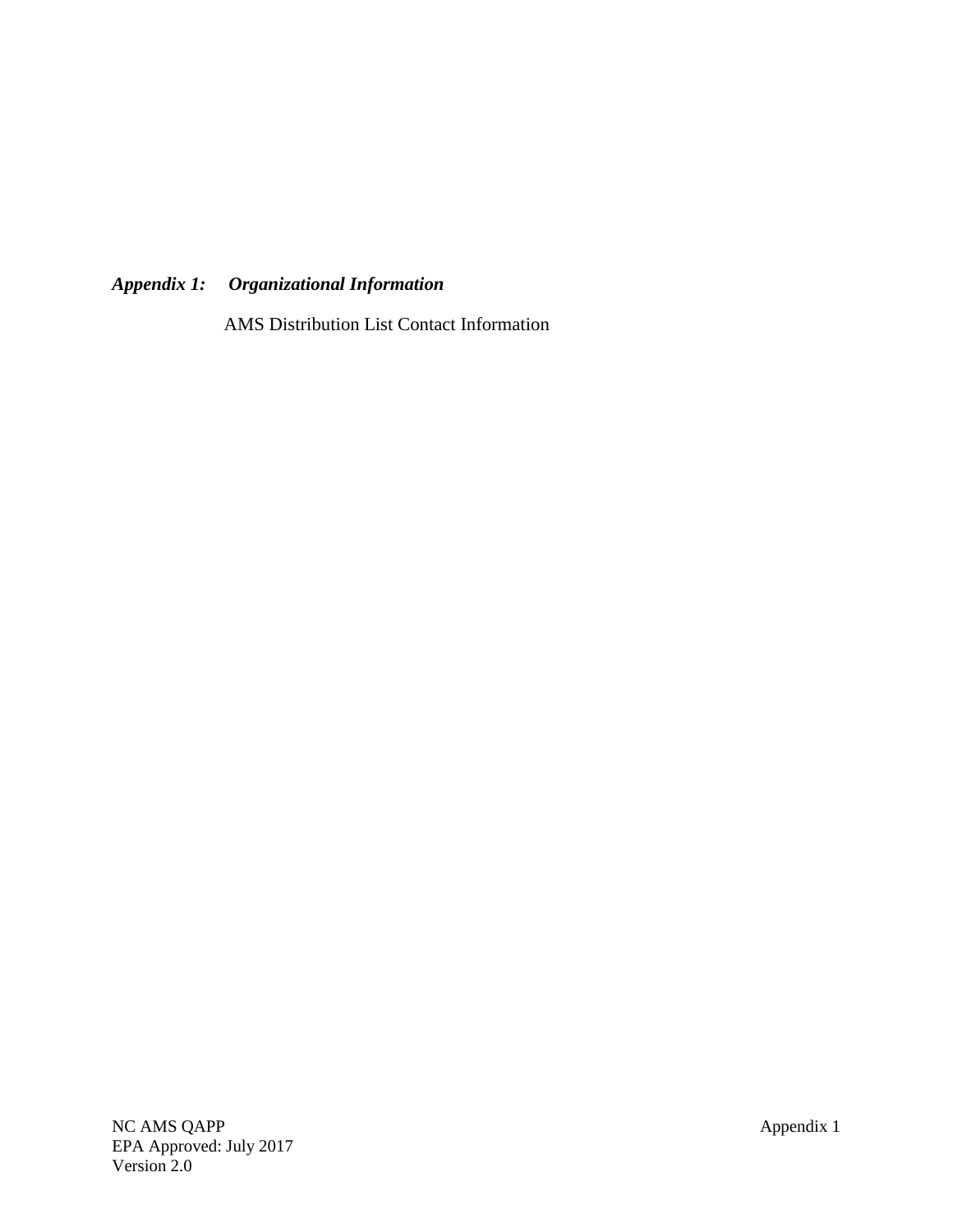NC AMS QAPP **Appendix 1** EPA Approved: July 2017 Version 2.0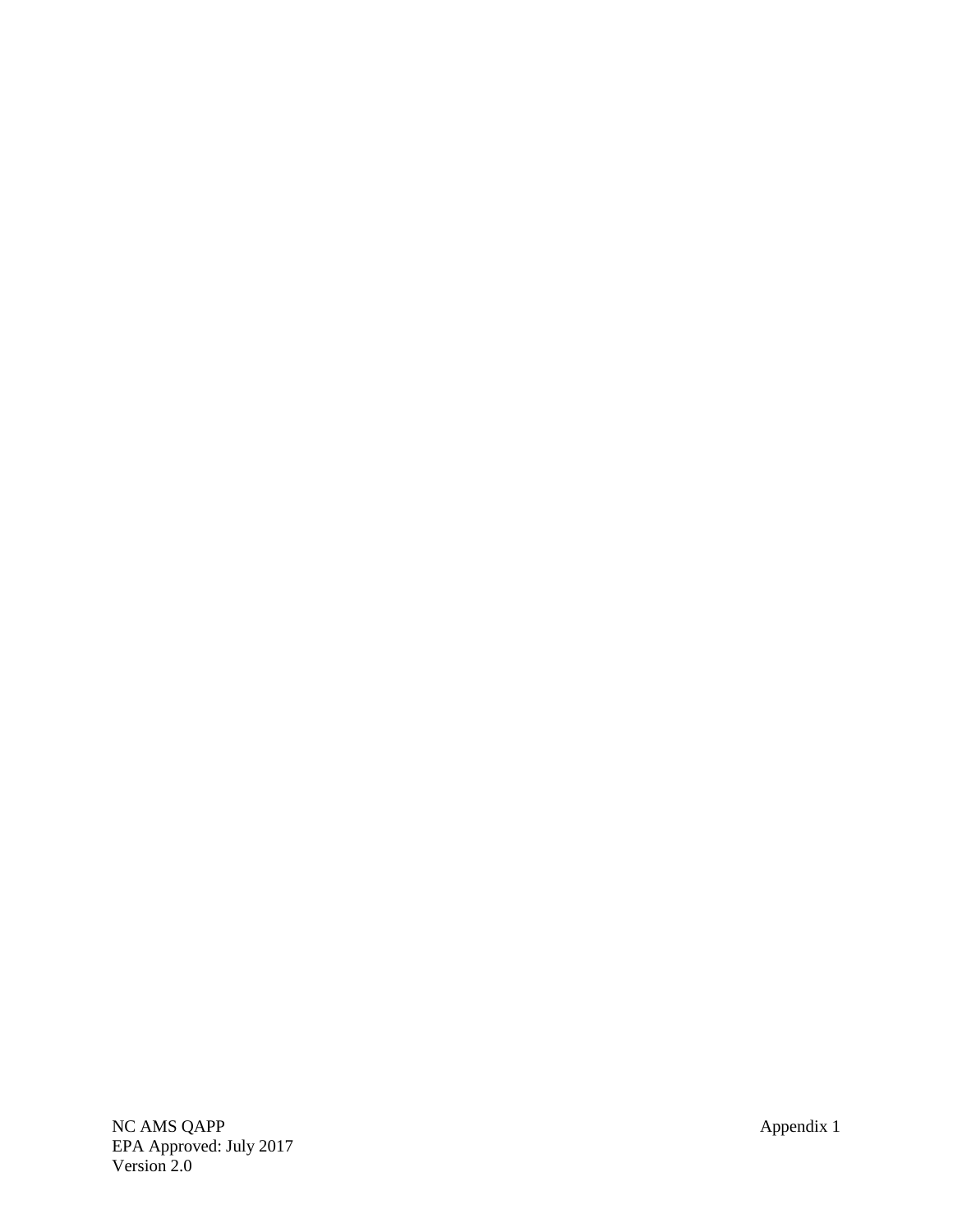## Mailing Address Physical Address Phone Webpage **NC DENR, Division of Water Resources Environmental Sciences Section** Environmental Sciences Section 1621 Mail Service Center Raleigh, NC 27699-1621 4401 Reedy Creek Rd Raleigh, NC 27607 919-743-8400 http://portal.ncdenr.org/web/wq/ess/home Estuarine Monitoring Team 943 Washington Square Mall Washington, NC 27889 943 Washington Square Mall Washington, NC 27889 252-948-3999 http://portal.ncdenr.org/web/wq/ess/rrt **Regional Offices** Asheville 2090 US Hwy 70 Swannanoa, NC 28778 2090 US Hwy 70 Swannanoa, NC 28778 828-296-4500 http://portal.ncdenr.org/web/wq/home/ro/aro Fayetteville 225 Green St Suite 714, Systel Building Fayetteville, NC 28301 225 Green St Suite 714, Systel Building Fayetteville, NC 28301 910-433-3300 http://portal.ncdenr.org/web/wq/home/ro/fro Mooresville 610 East Center Ave., Suite 301 Mooresville, NC 28115 610 East Center Ave., Suite 301 Mooresville, NC 28115 704-663-1699 http://portal.ncdenr.org/web/wq/home/ro/mro Raleigh 1628 Mail Service Center Raleigh, NC 27699-1628 3800 Barrett Dr. Raleigh, NC 27609 919-791-4200 http://portal.ncdenr.org/web/wq/home/ro/rro Washington | 943 Washington Square Mall Washington, NC 27889 943 Washington Square Mall Washington, NC 27889 252-946-6481 http://portal.ncdenr.org/web/wq/home/ro/waro Wilmington 127 Cardinal Dr. Extension Wilmington, NC 28405 127 Cardinal Dr. Extension Wilmington, NC 28405 910-796-7215 http://portal.ncdenr.org/web/wq/home/ro/wiro Winston-Salem 585 Waughtown St Winston-Salem, NC 27107 585 Waughtown St Winston-Salem, NC 27107 336-771-5000 http://portal.ncdenr.org/web/wq/home/ro/wsro **Water Planning Section** Water Planning Section 1611 Mail Service Center Raleigh, NC 27699-1617 512 N Salisbury St Raleigh, NC 27604 919-707-9000 http://www.ncwater.org/?page=433 **Water Quality Permitting Section** Wastewater Branch 1617 Mail Service Center Raleigh, NC 27699-1617 512 N Salisbury St Raleigh, NC 27604 919-707-9000 http://www.ncwater.org/?page=468 **Laboratory Section** Central Laboratory 1623 Mail Service Center Raleigh, NC 27699-1623 4405 Reedy Creek Rd Raleigh, NC 27607 919-733-3908 http://portal.ncdenr.org/web/wq/lab Asheville 2090 US Hwy 70 2090 US Hwy 70 828-296-4500 http://portal.ncdenr.org/web/wq/lab/ops/regionl

Swannanoa, NC 28778

## AMS Distribution List Contact Information

NC AMS QAPP Appendix 1 EPA Approved: July 2017 Version 2.0

Laboratory

Swannanoa, NC 28778

abs